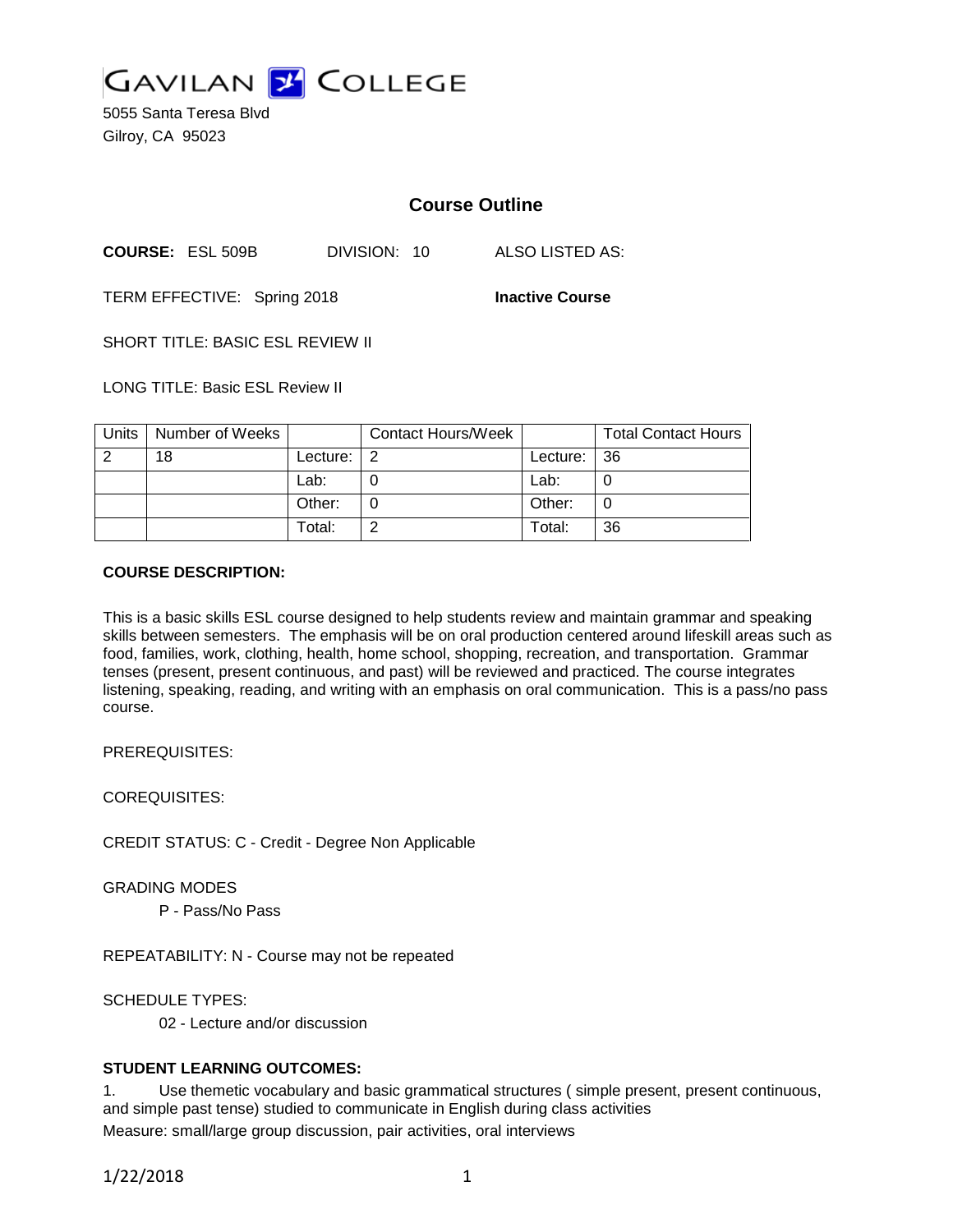ILO: 1, 2, 4

2. Ask and answer simple questions about issues that affect their daily lives ( clothing, food, families, health, house and home, work), using appropriate verb tenses (simple present, present continuous, simple past).

Measure: small/large group discussion, pair activities, oral interviews

ILO: 1, 2, 4, 6

3. Discuss ideas presented in short paragraphs about a variety of themes important to students' daily lives.

Measure: small /large group discussion; pair activities.

ILO: 1,2,4

# **CONTENT, STUDENT PERFORMANCE OBJECTIVES, OUT-OF-CLASS ASSIGNMENTS**

Inactive Course: 10/09/2017

6 Hours

CONTENT - Introductory Information

STUDENT PERFORMANCE OBJECTIVES - Students will begin by reviewing the use of basic greetings, introductions, and personal data (name, gender, age, marital status, address, phone number, etc.) as well as classroom vocabulary. Students will be able to use the following structures in spoken and written form with an emphasis on oral production: personal pronouns, simple present of BE, possessive pronouns, there is/ there are, singular and plural nouns, Yes/No questions with BE verb, -WH questions with BE verb in the simple present tense.

### HOMEWORK

Review material covered in text

Do writing activities in textbook/workbook, and on handouts.

6 Hours

CONTENT - Shopping

STUDENT PERFORMANCE OBJECTIVES - Students will learn vocabulary related to the topic of shopping and money. Students will be able to talk about sizes and prices; ask for information in a store; describe clothing; return something to a store; talk about methods of payment. Student will be able to use the following structures in spoken and written form with an emphasis on oral production: present continuous statements, questions, and answers; object pronouns

HOMEWORK

Review material covered in text

Do writing activities in textbook/workbook, and on handouts.

6 Hours

# CONTENT - Food

STUDENT PERFORMANCE OBJECTIVES - Students will learn vocabulary related to food, grocery stores, and food shopping.. Students will be able to give opinions about food; ask for items in a grocery store; ask for price information; read store flyers and receipts; interpret food labels; talk about healthy and unhealthy food. Students will be able to use the following structures in spoken and written form with an emphasis on oral production: questions and answers with "do" and "don't" ; frequency adverbs.

#### HOMEWORK

Review material covered in text

Do writing activities in textbook/workbook and on handouts.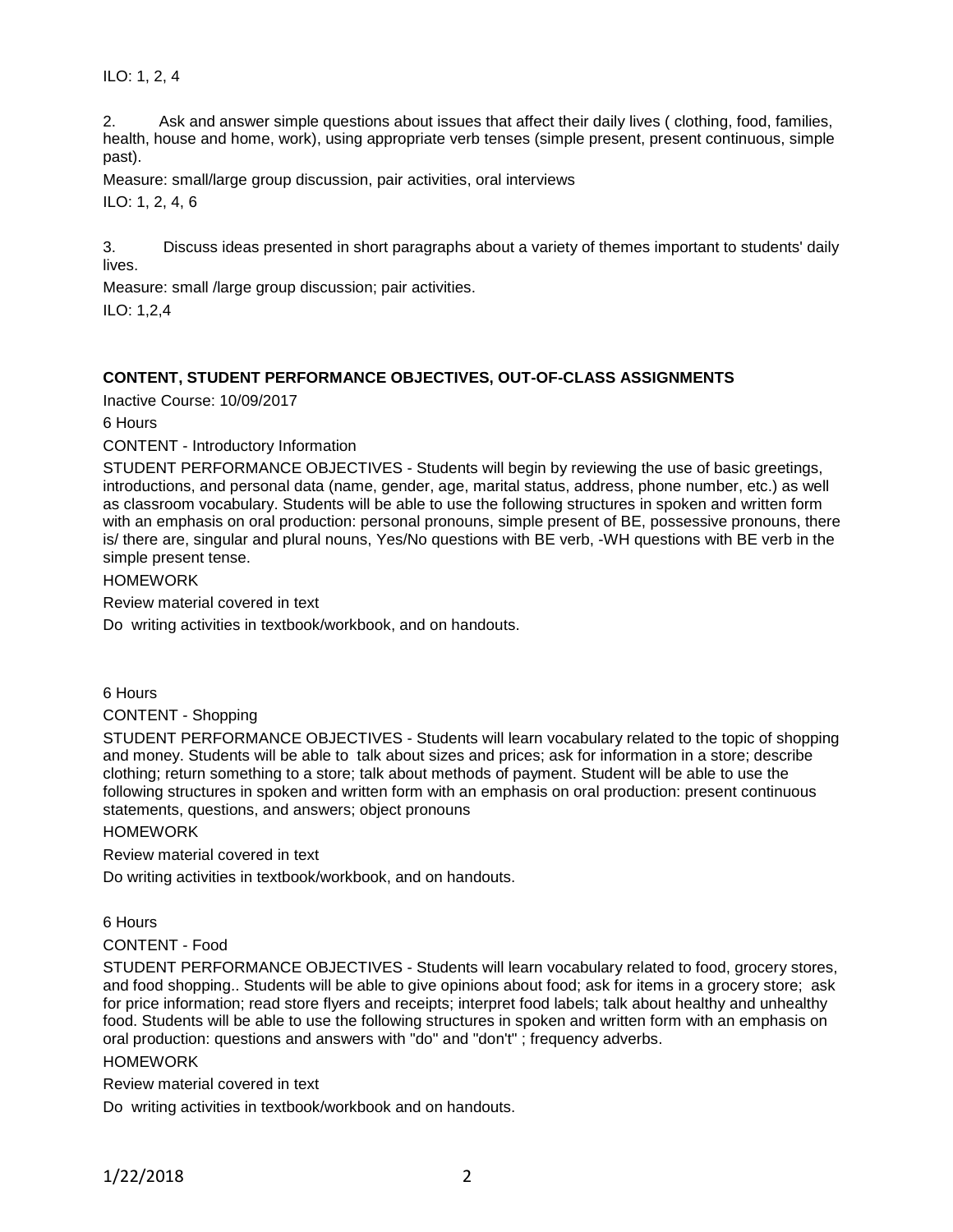# 6 Hours

CONTENT - Families

STUDENT PERFORMANCE OBJECTIVES - Students will learn vocabulary related to family members; household activities; physical appearances. Students will be able to talk about and describe family members and family responsibilities; talk about birthdays; make phone calls and take messages. Students will be able to use the following structures in spoken and written form with the emphasis on oral production: simple present statements; "don't" and "doesn't" ; yes/no questions, and information questions.

#### HOMEWORK

Review material covered in text

Do writing activities in textbook/workbook and on handouts

6 Hours

CONTENT - Health

STUDENT PERFORMANCE OBJECTIVES - The student will learn vocabulary related to health; parts of the body; illnesses and injuries; medical instructions and advice. Students will be able to talk about health problems; discuss illnesses and injuries; follow medical instruction and advice; make medical appointments and 911 calls; read warning labels, and medicine labels. Students will be able to use the following structures in spoken and written forms with an emphasis on oral production: "can" for ability ; "have to" for necessity; give advise with "should" and "shouldn't".

HOMEWORK

Review material covered in text

Do writing activities in textbook/workbook and on handouts

3 Hours

#### CONTENT - Work

STUDENT PERFORMANCE OBJECTIVES - Students will learn vocabulary related to occupations and skills; help wanted ad abbreviations; work experience. Students will be able to: answer job interview, work history, and personal information questions. Students will be able to use the following structures in spoken and written form with an emphasis on oral production: simple past of "BE" ;Yes/No questions with simple past. .

#### **HOMEWORK**

Review material covered in text

Do writing activities in textbook/workbook and on handouts

1 Hours

CONTENT - Review grammatical structures and vocabulary

STUDENT PERFORMANCE OBJECTIVES - Students will be able to carry on short conversations, perform dialogues and role plays, and answer oral questions using the grammatical structures and thematic vocabulary introduced during the semester.

#### HOMEWORK

Review material covered during the semester

Study for written and oral final exam

2 Hours FINAL EXAM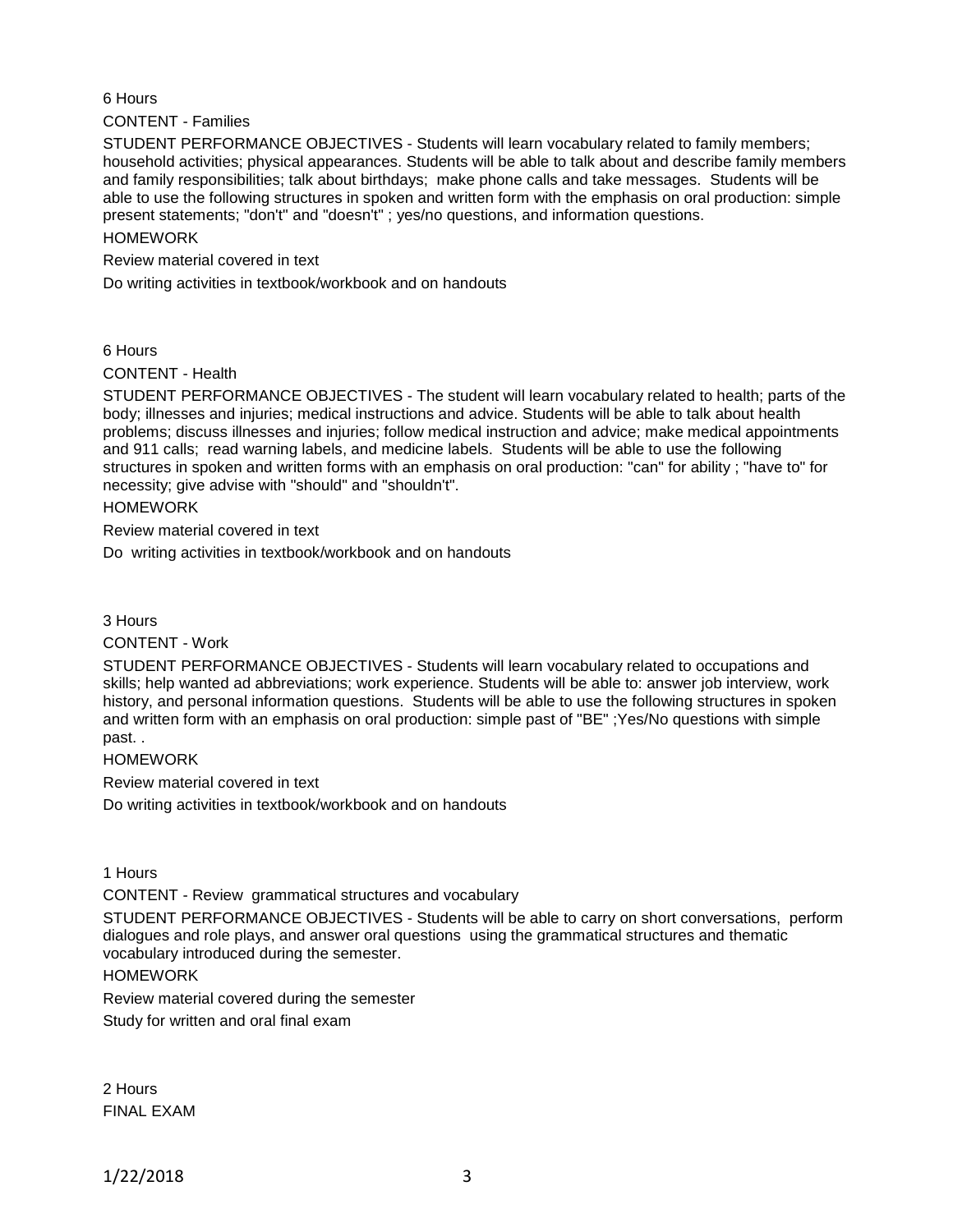# **METHODS OF INSTRUCTION:**

Classroom activities include conversations, role playing, dialogs, listening exercises, and dictation. All activities are based on thematic topics and grammar structures of immediate use for beginning level students who need to get basic communicative competence in English. Suggested methods are: TPR (Total Physical Response), the Natural Approach, the Communicative Approach, Cooperative Learning, and Experiential Learning.

### **METHODS OF EVALUATION:**

CATEGORY 1 - The types of writing assignments required: Percent range of total grade: 10 % to 20 % Written Homework CATEGORY 2 - The problem-solving assignments required: Percent range of total grade: 40 % to 60 % Other: oral eval: role plays, dialogues, class activities

CATEGORY 3 - The types of skill demonstrations required: Percent range of total grade: 0 % CATEGORY 4 - The types of objective examinations used in the course: Percent range of total grade: 30 % to 40 %

Multiple Choice Completion

Other: 0ral / aural evaluation

CATEGORY 5 - Any other methods of evaluation:

Percent range of total grade: 0 %

# **REPRESENTATIVE TEXTBOOKS:**

Recommended:

Lee, Linda, "All-Star 1", McGraw Hill, 2005, ISBN; 978-0-07-331935-3, or other appropriate college level text.

Reading level of text: Basic ESL grade Verified by: Kathy Baameur Other textbooks or materials to be purchased by the student: Recommended: Wisniewska, Ingrid, "Step Forward 2", Oxford University Press, 2005, ISBN:0-19-439225-2 "Basic ESL", Kathy Baameur Other : Molinsky/Bliss, "Word by Word Basic Picture Dictionary", 2nd ed., Prentice Hall Regents, 2005

# **ARTICULATION and CERTIFICATE INFORMATION**

Associate Degree: CSU GE: IGETC: CSU TRANSFER: Not Transferable